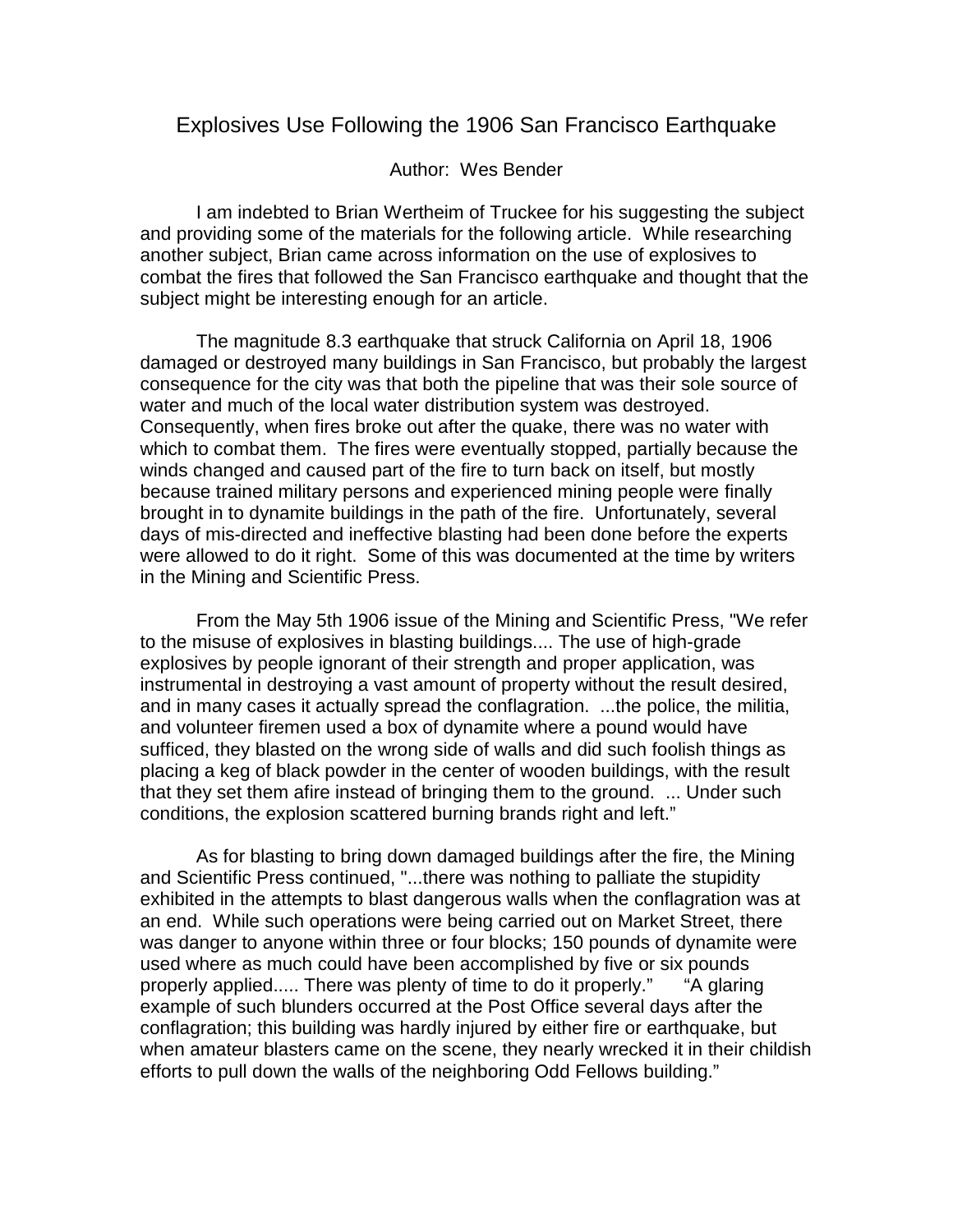Continuing in the May 19th issue, "... we have received several letters endorsing the criticism appearing in these columns two weeks ago. Mr. Frank A. Leach, the superintendent of the Mint, informs us that he offered to supply the services of experienced men, but the individuals doing the blasting claimed that they understood the use of explosives in demolishing buildings better than any miners. Mr. Leach now possesses a piece of iron weighing a quarter of a pound that landed in the court of the Mint when a blast was fired in the Phelan building several blocks away."

(Author's note: Frank Leach was well aware of what could be done with explosives. When the Mint earlier converted from steam to electric power, a 30' x 20' x 12' brick and concrete foundation had been carefully removed from the basement by one of his men through the use of explosives. Window panes located six feet away were undamaged by the controlled demolition blasts.)

On the morning of the quake, Brig. General Frederick Funston, the Commanding Officer at the Presidio, organized the military effort to assist the civilian leaders who were leading the rescue and fire-fighting efforts. Within the military were people trained in the use of explosives and they were eventually joined by a limited number of mining people. The military records and reports of the days that followed tend to indicate that most of their blasting was successful.

The question arises as to where the explosive materials were obtained. There was probably a limited amount of explosives available in and around the city. In fact there was at least one instance where a charge was placed in a building in an attempt to bring it down and unbeknownst to the blasters, the building already contained explosives. I ensuing blast was considerably larger than what had been expected. The military supplied a portion of "Giant Powder" and dynamite from their stocks and then commandeered a private tug, the "Priscilla", and made numerous trips to the California Powder Works at Pinole Point, returning laden with explosives, mainly dynamite and guncotton. I could find no mention of where the detonators were obtained, however it is likely the military had some in stock. Detonators could also have been obtained from the same source as the explosives or possibly from the California Cap Company which was located across the bay on South 46th Street in Richmond. The California Cap Company was in business at that location (now the site of the Richmond Field Station of UC Berkeley) from 1870 until 1948. Reports indicate that both cap & fuse and electric detonators were used.

Some buildings that were not destroyed by the earthquake also resisted all efforts to bring them down with explosives. There is some question as to whether this was due to the quality of construction or the skill level of those attempting the demolition.